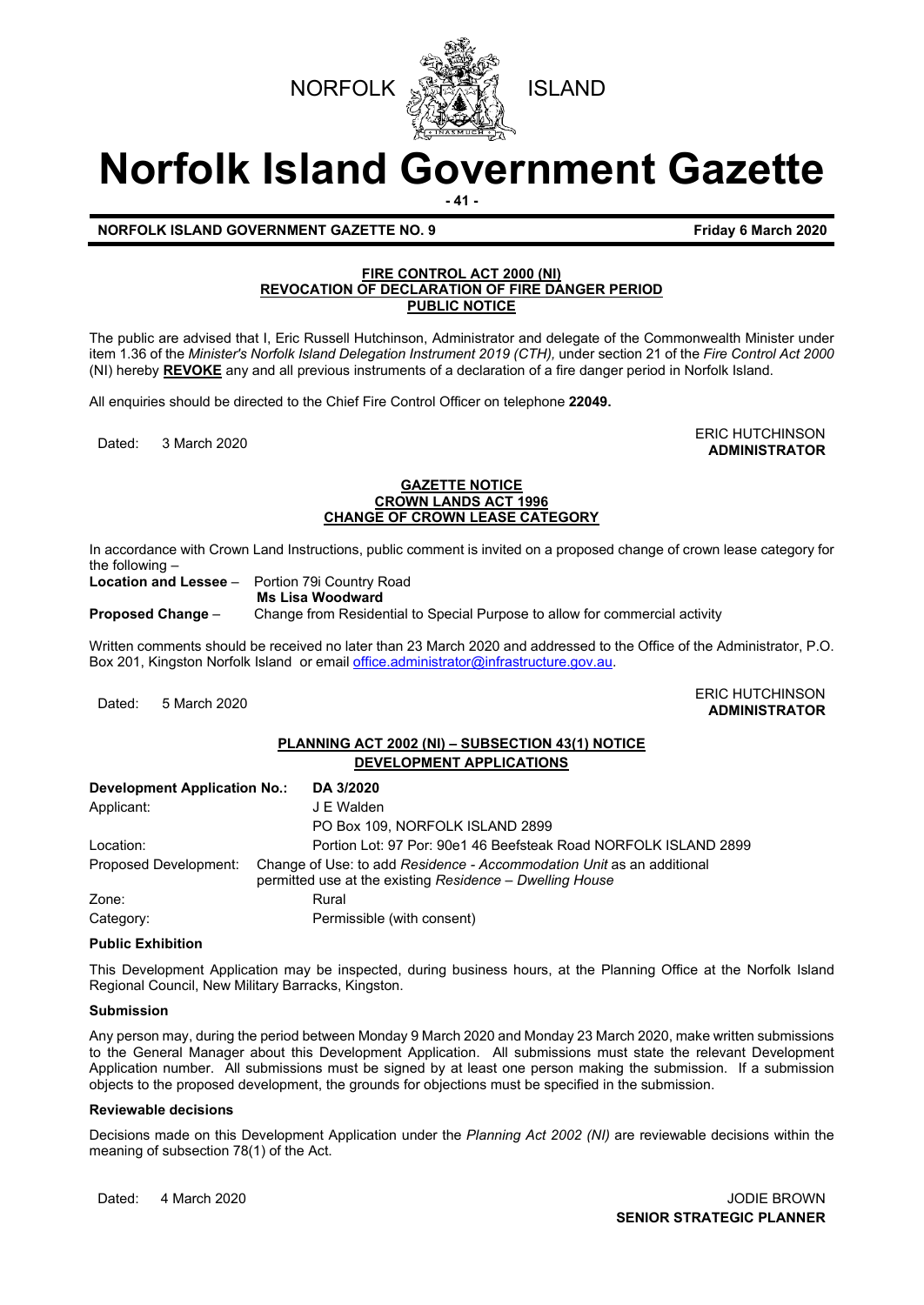**COURT OF PETTY SESSIONS**

The next sitting of the Court of Petty Sessions is set down for Tuesday 10 March 2020 at 11.15am in the Court House, Kingston.

#### Dated: 2 March 2020 20 ALLEN BATAILLE **CLERK OF THE COURT OF PETTY SESSIONS**

#### **PASTURAGE AND ENCLOSURE ACT 1949 (NI) RIGHTS OF PASTURAGE FOR 2020-2021**

I, Andrew Roach, as Chief Executive Officer and General Manager of the Norfolk Island Regional Council under section 6 of the *Pasturage and Enclosure Act 1949* (the Act) grant pasturage rights to each of the applicants below subject to and conditional upon the payment by 4pm, Friday 27 March 2020 (Norfolk Island time) of \$125 for each head of cattle.

#### **The Norfolk Island Regional Council will issue invoices in accordance with the details of this gazette. The invoiced amount must be paid in person at the Customer Care offices on New Cascade Road on or before the due date.**

The rights of pasturage are granted for the year commencing on 1 April 2020 and ending 31 March 2021 to applicants for the number of head of cattle only indicated as follows:

| <b>Adams</b>            | Robin                | $\mathbf{3}$            | <b>Meers</b>   | <b>Margaret</b>           | 4                       |
|-------------------------|----------------------|-------------------------|----------------|---------------------------|-------------------------|
| <b>Bates</b>            | <b>Darren</b>        | $\overline{\mathbf{4}}$ | <b>McCoy</b>   | <b>Michael</b>            | 1                       |
| <b>Bates</b>            | Shari                | 3                       | <b>McCoy</b>   | Ruth                      | 3                       |
| <b>Bigg</b>             | <b>Arthur</b>        | 6                       | <b>Nobbs</b>   | <b>Candice</b>            | $\mathbf{2}$            |
| <b>Bigg</b>             | <b>Matthew</b>       | 5                       | <b>Nobbs</b>   | Ronald                    | 1                       |
| <b>Bigg</b>             | <b>Susan</b>         | 1                       | <b>Parsons</b> | <b>Corinne</b>            | $\overline{\mathbf{2}}$ |
| <b>Buffett</b>          | <b>Brian</b>         | $\mathbf 2$             | <b>Parsons</b> | George                    | 5                       |
| <b>Buffett</b>          | Leanne               | 1                       | Partridge      | <b>Estate of Allen</b>    | 4                       |
| <b>Buffett</b>          | Leith                | $\mathbf{3}$            | Partridge      | <b>James</b>              | 5                       |
| <b>Buffett</b>          | Mervyn               | 6                       | Partridge      | Kim                       | 4                       |
| <b>Buffett</b>          | <b>Norman Denis</b>  | 6                       | Partridge      | Linda                     | 4                       |
| <b>Buffett</b>          | Sheryl               | 3                       | Quintal        | <b>April</b>              | $\overline{\mathbf{3}}$ |
| <b>Buffett</b>          | <b>Todd</b>          | 4                       | Randall        | <b>Basil</b>              | 6                       |
| <b>Christian-Bailey</b> | Peter                | $\mathbf{3}$            | Randall        | Craig                     | 1                       |
| Christian               | <b>Darren</b>        | $\overline{\mathbf{3}}$ | Randall        | Debbie-Jane               | $\overline{\mathbf{4}}$ |
| Christian               | John Edgar           | 1                       | Randall        | <b>Estate of Franklin</b> | 6                       |
| <b>Christian</b>        | <b>John Maxwell</b>  | $\overline{\mathbf{4}}$ | Randall        | Kevin                     | 5                       |
| Christian               | Joy                  | 5                       | Randall        | <b>Suzanne</b>            | $\overline{\mathbf{2}}$ |
| Cooper                  | <b>Stacey</b>        | 1                       | Robinson       | Karina                    | $\overline{2}$          |
| <b>Evans</b>            | <b>Adrian</b>        | 1                       | Rutledge       | <b>Beau</b>               | 1                       |
| <b>Evans</b>            | <b>David Bubby</b>   | 6                       | Sheridan       | Jake                      | 1                       |
| <b>Evans</b>            | <b>Kaye</b>          | $\mathbf 2$             | Sheridan       | Sam                       | $\mathbf{3}$            |
| <b>Evans</b>            | <b>Kenton Arthur</b> | $\mathbf 1$             | Sheridan       | <b>Tracy</b>              | 1                       |
| <b>Fitzpatrick</b>      | Dean                 | $\mathbf 2$             | Snell          | <b>Dene</b>               | 5                       |
| Graham                  | Aaron                | 5                       | Walden         | <b>Katie</b>              | $\overline{\mathbf{2}}$ |
| Graham                  | <b>Elton</b>         | 6                       | Wilson         | <b>Dianne Garde</b>       | 1                       |
| Grube                   | <b>Belinda</b>       | 1                       | Wilson         | Peter John                | $\mathbf 1$             |
| Henderson               | Caine                | 1                       | Wood           | Kay                       | $\mathbf 1$             |
| <b>Howell</b>           | Ria                  | 1                       |                |                           |                         |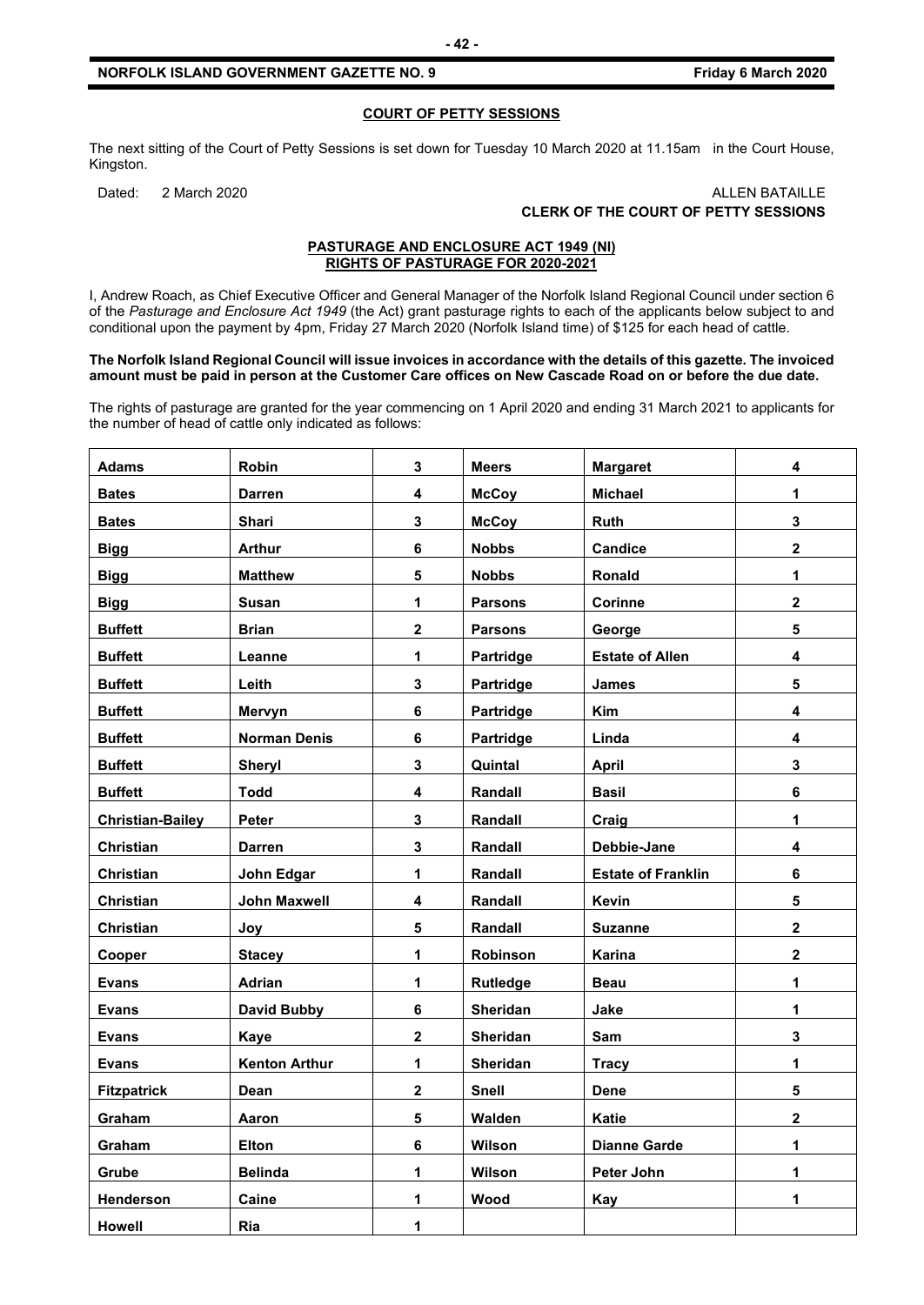1. A right of pasturage is also granted for the progeny of cattle referred to above, until that progeny(calf) attains the age of six months: provided the birth of that calf is notified to the Registrar of Brands and Marks within 7 days and it is tagged within one month of its birth.

2. Notice is given to each person named above, that they are prohibited from depasturing a head of cattle in respect of which a right has been granted, if that animal does not have an identifying tag attached to it as issued in accordance with section 7 of the Pasturage and Enclosure Act 1949.

3. Cattle on the roadside that are without tags or that are injured, sick or in poor condition, must be removed by their owners within 48 hours of their being requested to do so by the Stock Contractor or all tag allocations will be forfeited

Dated: 4 March 2020 **ANDREW ROACH** 

## **CHIEF EXECUTIVE OFFICER AND GENERAL MANAGER**

#### **ELECTRICITY SUPPLY ACT 1985 (NI) NOTICE TO CONSUMERS**

#### **PLEASE NOTE THAT:**

- 1. Under subsection 9(1) of the *Electricity Supply Act 1985* (NI), authorised officers will be entering lands Island wide in Norfolk Island on 23rd Mar, 2020 through to 31<sup>st</sup> Mar, 2020, between the hours of 8am and 5pm for the purpose of reading electricity meters.
- 2. All dogs on lands in the above mentioned times should be securely tethered or housed to allow the authorised officers to carry out their duty in safety.
- 3. Failure to securely tether or house a dog will result in an electricity meter not being read.
- 4. If an electricity meter on any land is not read as a result of a dog not being securely tethered or housed the electricity supply to that land may be assessed.

Persistent failure to comply with the request to restrain dogs at the times when the meters are read, may cause a disconnection of the service.

# Dated: 4 March 2020 ANDREW ROACH

## **CHIEF EXECUTIVE OFFICER AND GENERAL MANAGER**

#### **TRAFFIC ACT 2010 (NI) TEMPORARY CLOSURE OF ROAD - MOVEMENT OF WIDE AND HEAVY VEHICLES MARSHS ROAD FROM STOCKYARD ROAD TO BALL BAY**

I, Andrew Roach, Chief Executive Officer and General Manager of the Norfolk Island Regional Council, under section 50 of the *Traffic Act 2010* (NI), temporarily **close** that part or parts of the road specified in Part 1 of the Schedule to all vehicular traffic (except any vehicle specified in Part 2 of the Schedule) **for a 24 hr period each day from the date of publication in the Gazette to 6.00am on Tuesday 31 March 2020** as I am of the opinion it is necessary or desirable to do so for public safety purposes and to enable Boral Resources QLD Pty Limited to receive and move vehicles, plant, equipment and materials from Ball Bay's temporary Groyne involving the operation of wide and heavy vehicles and for related purposes.

#### **SCHEDULE**

**Part 1** – Partial Road Closure: That part or parts of the roads comprising Marsh's Road from Stockyard Road to Ball Bay

- **Part 2** Exempted classes of vehicles
	- (a) Vehicles and plant authorised by the General Manager of the Norfolk Island Regional Council or delegate thereof for delivery of goods or services;
	- (b) Council vehicles and plant involved on official business;
	- (c) Police, ambulance, fire services and emergency vehicles on official business;
	- (d) Vehicles authorised by OIC Police or delegate thereof;
	- (e) Fuel and Gas supply vehicles

Dated: 2 March 2020 ANDREW ROACH **CHIEF EXECUTIVE OFFICER**

#### **TRAFFIC ACT 2010 (NI) CLOSURE OF BOUNTY STREET ROAD AND BRIDGE**

I, Bruce Taylor, Acting Chief Executive Officer and Acting General Manager of the Norfolk Island Regional Council, under section 50 of the *Traffic Act 2010* (NI) **close** that part of the road specified in Part 1 of the Schedule to all vehicular traffic (except for classes of vehicles specified in Part 2 of the Schedule) **immediately** and for the period commencing from the date of gazettal of this notice **until further notice** as in my opinion it is necessary or desirable to do so for **urgent road works and repairs to the Bounty Street bridge** and for related purposes and for public safety purposes.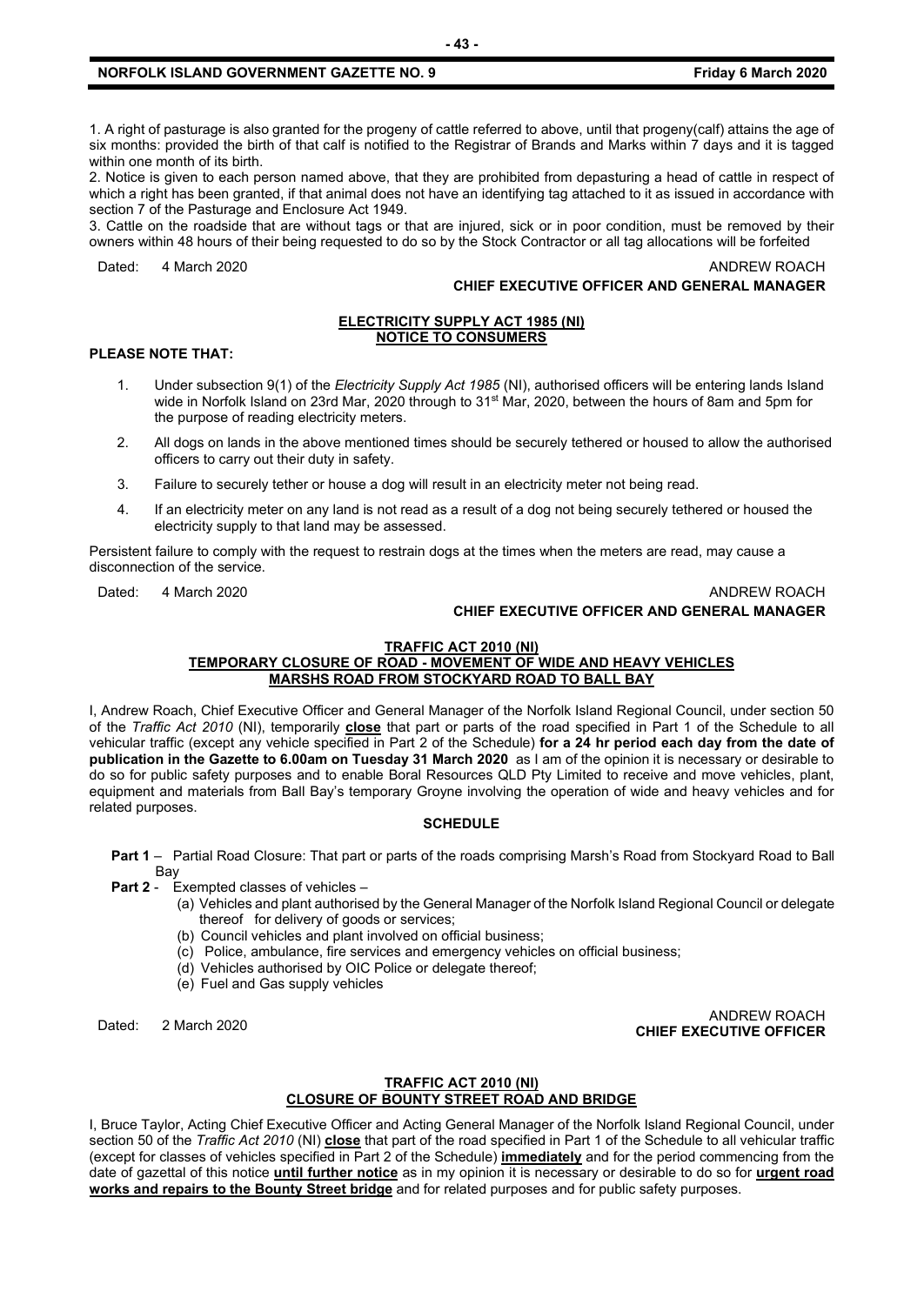# **NORFOLK ISLAND GOVERNMENT GAZETTE NO. 9 <b>FRIDAY 6 FRIDAY 6 MARCH 2020 F**riday 6 March 2020

#### **SCHEDULE**

**Part 1** — Road closure: Partial road closure of the road on Bounty Street Bridge and three meters either side thereof.<br>**Part 2** — Exempted classes of vehicles –

- **Exempted classes of vehicles -**(a) Vehicles authorised by the General Manager of the Norfolk Island Regional
- Council or delegate thereof for delivery of goods or services;
- (b) Council vehicles involved on official business;
- 
- (c) Police, ambulance, fire services and emergency vehicles on official business;<br>(d) Vehicles authorised by OIC Police or delegate thereof
- Vehicles authorised by OIC Police or delegate thereof

# Dated: 13 February 2020 BRUCE TAYLOR **ACTING CHIEF EXECUTIVE OFFICER**

#### **PUBLIC RESERVES ACT 1997 (NI)**

# **DRAFT PLAN OF MANAGEMENT FOR SELWYN RESERVE – CALL FOR FEEDBACK FROM THE COMMUNITY**

On Norfolk Island, Public Reserves are managed in accordance with the *Public Reserves Act 1997* (NI) and the *Plans of Management for Public Reserves*.

The Norfolk Island Regional Council (NIRC), is conducting a review of the existing plans and is seeking feedback from the community on the Draft Plan of Management for Selwyn Reserve.

To submit feedback, complete the online survey available on Councils website at link [http://www.norfolkisland.gov.nf/your](http://www.norfolkisland.gov.nf/your-council/council-documents/documents-public-exhibition)[council/council-documents/documents-public-exhibition](http://www.norfolkisland.gov.nf/your-council/council-documents/documents-public-exhibition) or collect a hardcopy form from Councils Customer Care offices on New Cascade Road.

Hardcopy submissions can be returned in person to the Customer Care offices, mailed to PO Box 95 or, emailed to [regionalcouncil@nirc.gov.nf.](mailto:regionalcouncil@nirc.gov.nf)

The public submission period is for 56 days and closes at 4:00pm on 16 March 2020.

For more information, please contact Senior Environmental Officer Jim Castles by emailing *jim.castles@nirc.gov.nf* or telephone Customer Care on local free call 0100.

Dated: 15 January 2020 JIM CASTLES

**SENIOR ENVIRONEMTNAL OFFICER**

#### **TRAFFIC ACT 2010 (NI)**

# **TEMPORARY CLOSURE OF ROAD FOR ROAD WORKS**

#### **CULVERT PIPE REPLACEMENT AND REPAIR**

#### **ANSON BAY ROAD – SECTION OF HEADSTONE ROAD TO THE GUN CLUB ON ANSON BAY ROAD**

I, **BRUCE TAYLOR**, Acting Chief Executive Officer and Interim General Manager of the Norfolk Island Regional Council, under section 50 of the *Traffic Act 2010* (NI) **close** that part or parts of the road specified in Part 1 of the Schedule to all vehicular traffic (except any vehicle specified in Part 2 of the Schedule) for and during the period **8.00am to 4.00pm on and from Tuesday 7 January 2020 through to Friday 1 May 2020** as necessary for public safety purposes and as I am of the opinion it is necessary or desirable to do so in order to carry out **CULVERT PIPE REPLACEMENT AND REPAIR**.

#### **SCHEDULE**

**Part 1** – Part Road Closure: That part of Anson Bay Road, from a section of Headstone Road to the Gun Club on Anson Bay Road, for the purpose of culvert/pipe replacement and repair as shown on the attached plan and map. The start and end of the road works site to be as officially signposted by the Council or as directed by Council workers at the works site or as directed by police from time to time during the period which from time to time may be a closure of all of the road or a closure of only a part of the road or a closure of one or more carriageways of Anson Bay Road as needed for the culvert works.

**Part 2** - Exempted classes of vehicles –

- (a) Vehicles and plant authorised by the Interim General Manager of the Norfolk Island Regional Council or delegate thereof for delivery of goods or services;
- (b) Council vehicles and plant involved on official business;
- (c) Police, ambulance, fire services and emergency vehicles on official business;
- (d) Vehicles authorised by OIC Police or delegate thereof.